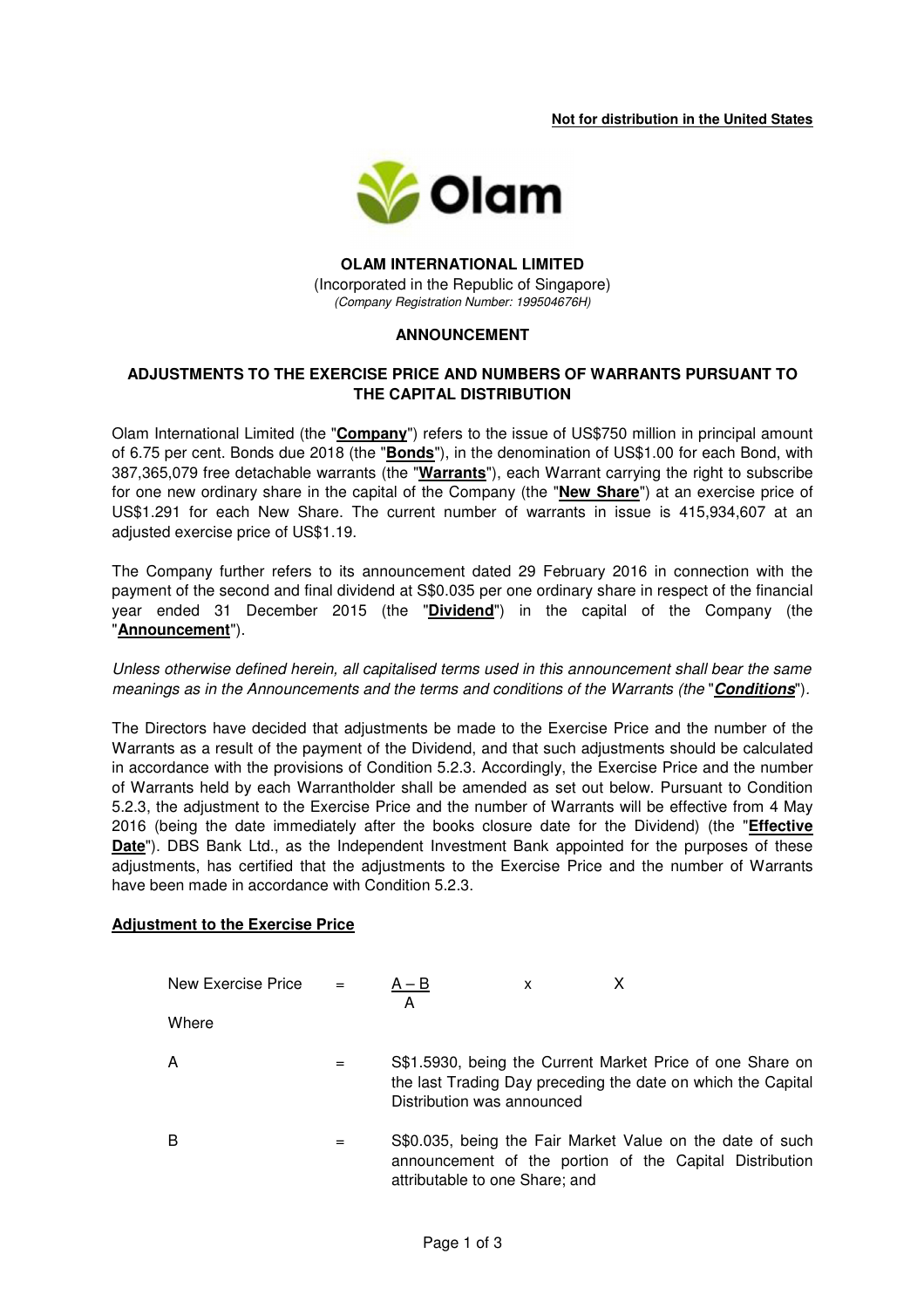

# X  $=$  US\$1.19, being the existing Exercise Price

The adjusted Exercise Price pursuant to the Capital Distribution (rounded downwards to the nearest U.S. cent) is therefore **US\$1.16** per Share.

#### **Adjustment to the number of Warrants**

| Adjusted number of Warrants $=$ |     | A<br>$A - B$                   | x | w                                                                                                                         |
|---------------------------------|-----|--------------------------------|---|---------------------------------------------------------------------------------------------------------------------------|
| Where                           |     |                                |   |                                                                                                                           |
| A                               | $=$ | Distribution was announced     |   | S\$1.5930, being the Current Market Price of one Share on<br>the last Trading Day preceding the date on which the Capital |
| в                               | =   | attributable to one Share; and |   | S\$0.035, being the Fair Market Value on the date of such<br>announcement of the portion of the Capital Distribution      |
| W                               |     |                                |   | 415,934,607 being the existing number of Warrants held.                                                                   |

The indicative number of additional Warrants (the "**Additional Warrants**") to be issued pursuant to the Capital Distribution (rounded upwards to the nearest whole Warrant) is 9,343,846 and the indicative adjusted aggregate number of Warrants is 425,278,453. The actual number of Additional Warrants to be issued will only be determined after CDP has completed the crediting of the Additional Warrants into the securities accounts of investors who are Warrantholders as at 5.00 p.m. on 3 May 2016, being the date immediately preceding the Effective Date. A subsequent announcement on the actual number of Additional Warrants to be issued prior to the listing of the Additional Warrants will be made by the Company at the appropriate time.

An application will be made to the SGX-ST for permission to issue and for the listing of and quotation for the Additional Warrants and New Shares to be issued by the Company upon the exercise of the Additional Warrants on the Main Board of the SGX-ST. The Company will make an appropriate announcement upon receipt of the in-principle approval of the SGX-ST.

# **BY ORDER OF THE BOARD**

Shekhar Anantharaman Executive Director

11 May 2016 Singapore